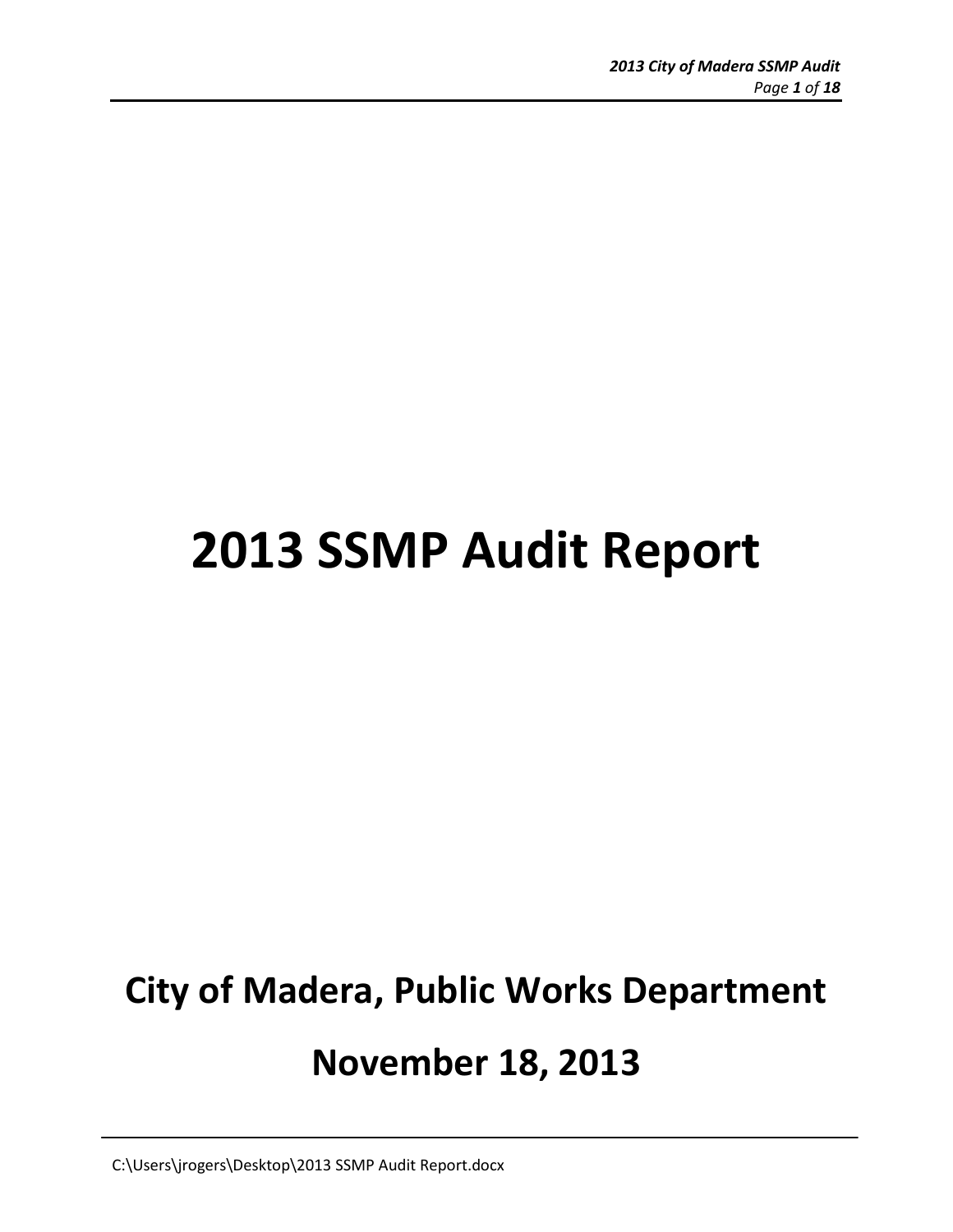# **Table of Contents**

| 1.  |                                                                                          |
|-----|------------------------------------------------------------------------------------------|
| 2.  |                                                                                          |
| 3.  |                                                                                          |
| 4.  |                                                                                          |
| 5.  |                                                                                          |
| 6.  |                                                                                          |
| 7.  |                                                                                          |
| 8.  | Audit of the System Evaluation and Capacity Assurance Plan - State Order D.13.viii  14   |
| 9.  | Audit of the Monitoring, Measurement, and Program Modification - State Order D.13.ix  15 |
| 10. |                                                                                          |
| 11. |                                                                                          |
|     |                                                                                          |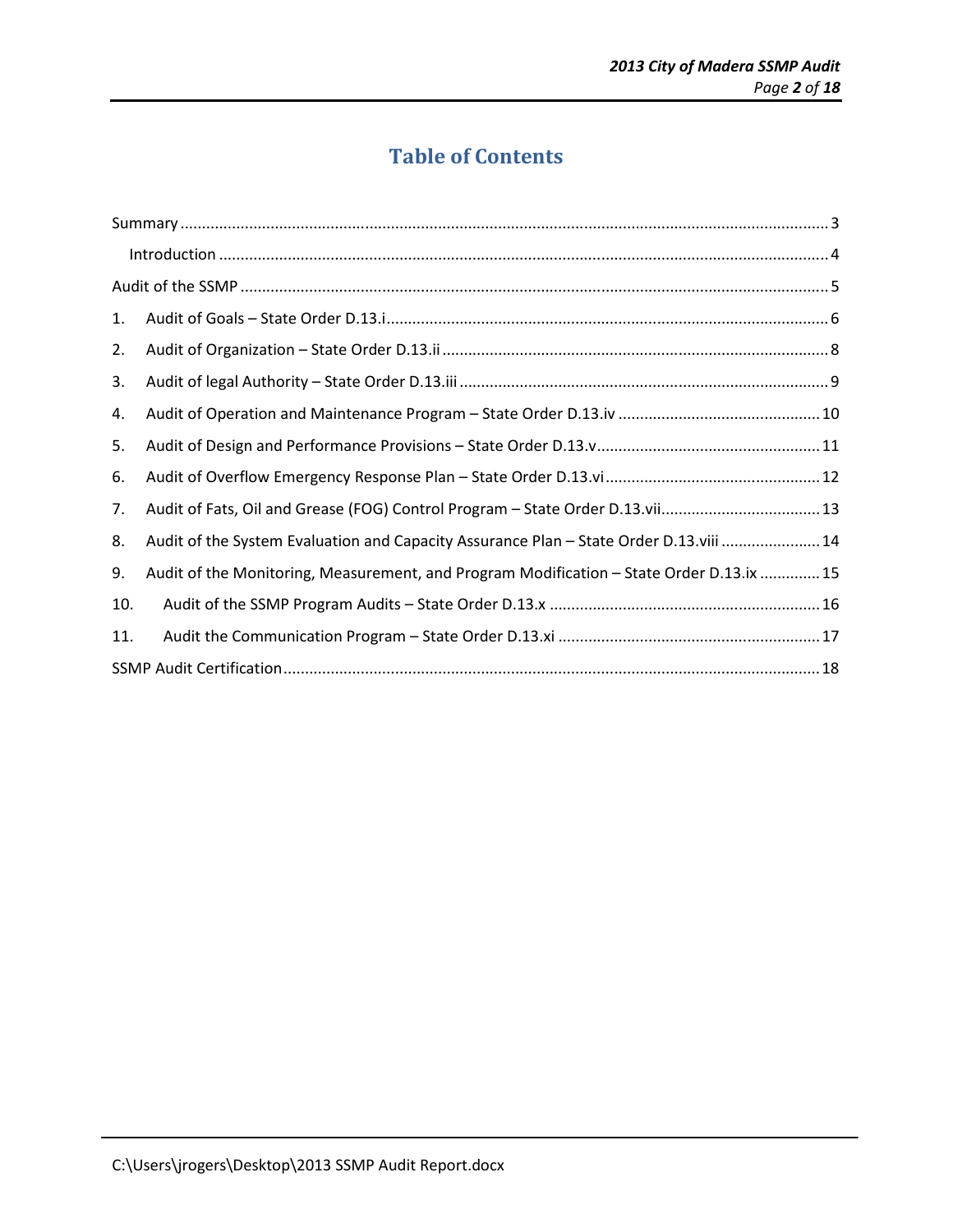### **Summary**

The California State Water Resources Control Board's (SWRCB) Wastewater Discharge Requirements (WDR) adopted in May 2, 2006 requires that owners of wastewater collection systems with more than a mile of pipeline have in place a Sewer System Management Program (SSMP) to reduce the number and severity of Sanitary Sewer Overflows (SSOs) and the program to be audited every two years. This is the second audit of the SSMP since its adoption and conducted to meet the biennial audit requirements.

This biennial audit of the City of Madera's SSMP consists of sufficiency rankings on all 11 sections of the SSMP requirements. The ranking is explained in the Audit of the SSMP section and is based on information available referenced to the WDR requirements. All 11 elements were found to be in *compliance* in the sufficiency ranking. Element 3 has a recommendation to incorporate the easement summary with GIS.

As of this writing, the SWRCB is updating the WDR. The changes will incorporate recommendations to make the reporting a more streamlined process, such as multiple entries for the same SSO and batch uploading of SSOs. It may revise the current two SSO categories to three categories. It may also require mandatory reporting of private SSOs which is currently discretionary. It would also include a new report viewing format that will include the relative "performance" against similar agencies within its region and against all regions. Tri-TAC member associations [League of California Cities, California Association of Sanitation Agencies (CASA), California Water Environment Association (CWEA)], and other stakeholders are discussing with RWQCB to achieve the objectives of reducing SSOs.

The findings of this audit will be used to gauge the performance of the next biennial SSMP.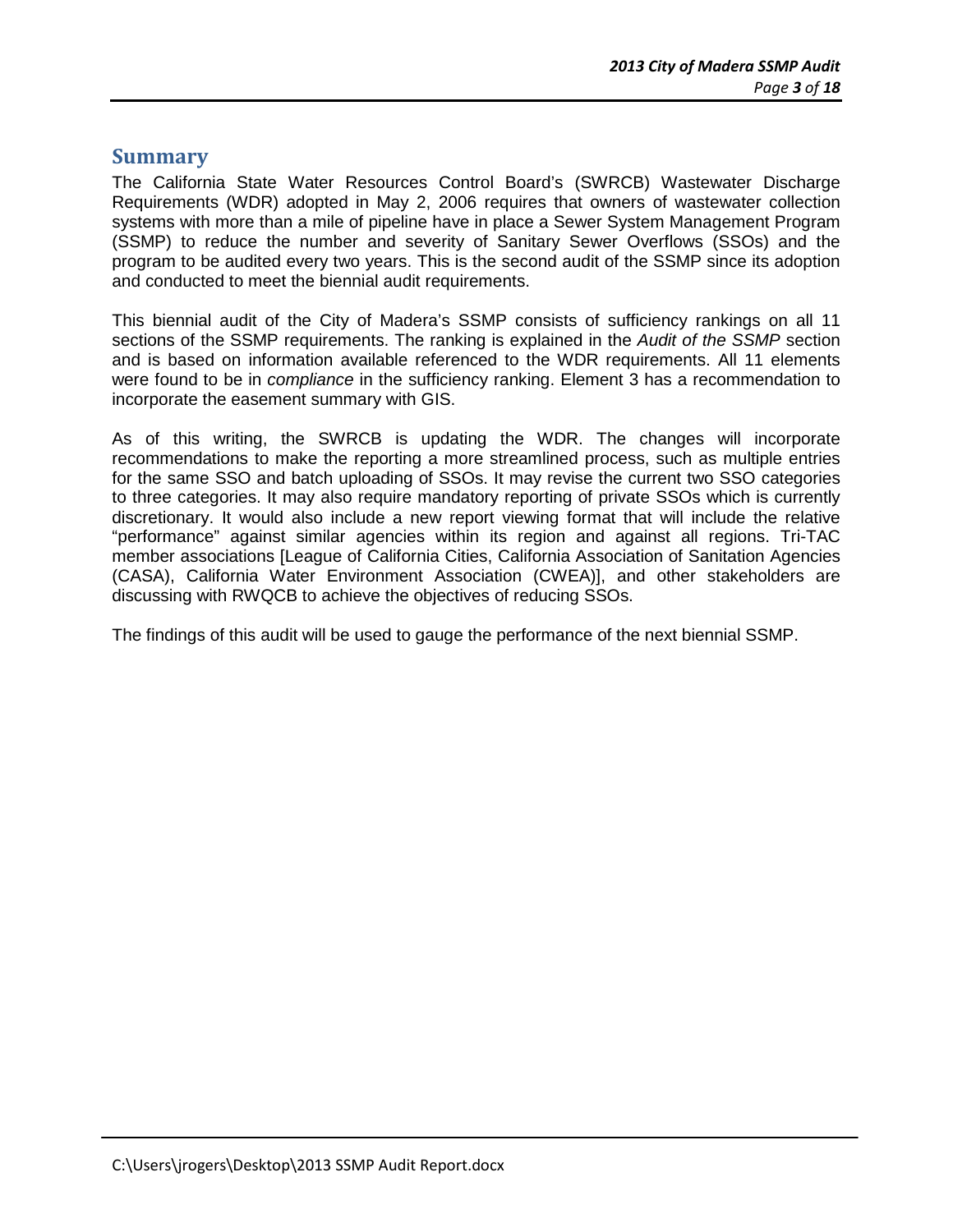#### **Introduction**

On May 2, 2006, the California State Water Resources Control Board adopted Order No. 2006- 0003 (State Order) to create an equitable statewide mechanism to manage all publicly owned wastewater collection agencies with more than a mile of pipeline, to reduce the number and severity of Sanitary Sewer Overflows (SSOs), and to set up a central depository for online reporting of SSOs when they do occur.

A principal element of the State Order is the requirement that the collection agencies adopt and maintain a management plan for the system, referred to as a Sewer System Management Plan or SSMP.

The City of Madera, after conducting a public hearing, adopted the SSMP on April 15, 2009, in accordance with the State Order.

The State Order establishes the following goals:

- The SSMP must document the organization's legal authority to achieve the goals of the SSMP as demonstrated through City of Madera's ordinances, agreements and other legally binding instruments.
- The SSMP must identify the City of Madera organization and staff responsible for implementing and maintaining the SSMP.
- The SSMP is to provide a plan and schedule to properly manage, operate, and maintain all parts of the City of Madera wastewater conveyance system.

Additionally, the State Order requires City of Madera staff perform periodic internal audits of the SSMP focusing on evaluating the effectiveness of the SSMP and staffs' compliance with its requirements, as shown in Section D-13 of the State Order. The internal audits must be performed at least every two (2) years with the audit report kept on file at City of Madera. Due date for this audit is November 18, 2013.

The SSMP must be updated every five (5) years, must contain any significant program changes, and be re-certified by the City of Madera. To complete the re-certification process, City of Madera staff must enter the information on the Online SSO Database and mail a hard copy to the State Water Resources Control Board. The due date for re-certification of the SSMP is November 18, 2014.

In general, the State's audit requirements of the SSMP are extremely complex with many overlapping topics. As described below, there are 11 major categories in the SSMP and over three dozen subcategories. Additionally, a comprehensive audit program includes evaluation elements such as document control, training, objectives, data management, audit procedures, and results approach outcomes.

This is the second internal audit of the SSMP. No action is required by the City of Madera. After reviewing and sharing the contents of the audit report, staff will create a list of proposed remedies if deficiencies were found to exist, file the report, and begin working to correct the deficiencies, if any.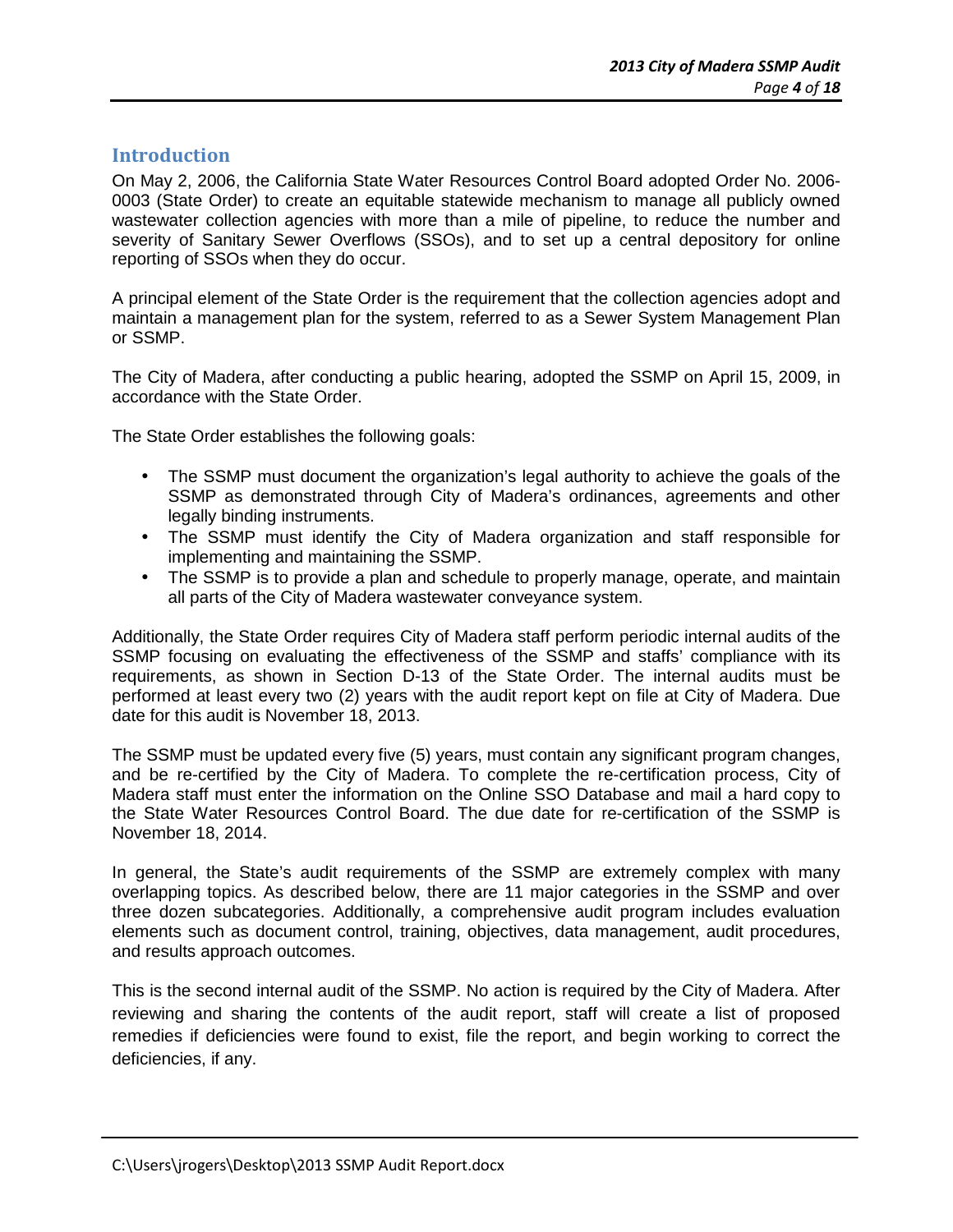## **Audit of the SSMP**

As specified in the State Order, the SSMP is comprised of eleven (11) sections or subsets of Section D. 13 of the State Order, as follows:

Element 1 - D.13.i Goals Element 2 - D.13.ii Organization Element 3 - D.13.iii Legal Authority Element 4 - D.13.iv Operation and Maintenance Program Element 5 - D.13.v Design and Performance Provisions Element 6 - D.13.vi Overflow Emergency Response Plan Element 7 - D.13.vii FOG (fats, oils, grease) Control Plan Element 8 - D.13.viii System Evaluation and Capacity Assurance Plan Element 9 - D.13.ix Monitoring, Measurement and Program Modifications Element 10 - D.13.x SSMP Program Audits Element 11 - D.13.xi Communication Program

This internal audit is focused on the above eleven categories as required by the State Order. Compliance ranking has been based on State Order audit guidelines and sufficiency. A recommendation has been provided when there is enough information to support it.

The format for audit reporting is as follows:

- State Order Section/Subsection
- Sufficiency Ranking
	- o Complies,
	- o Substantial Compliance,
	- o Partial Compliance,
	- o Marginal Compliance, and
	- o Not in Compliance
- Findings
- Reference Information
- Recommendation when appropriate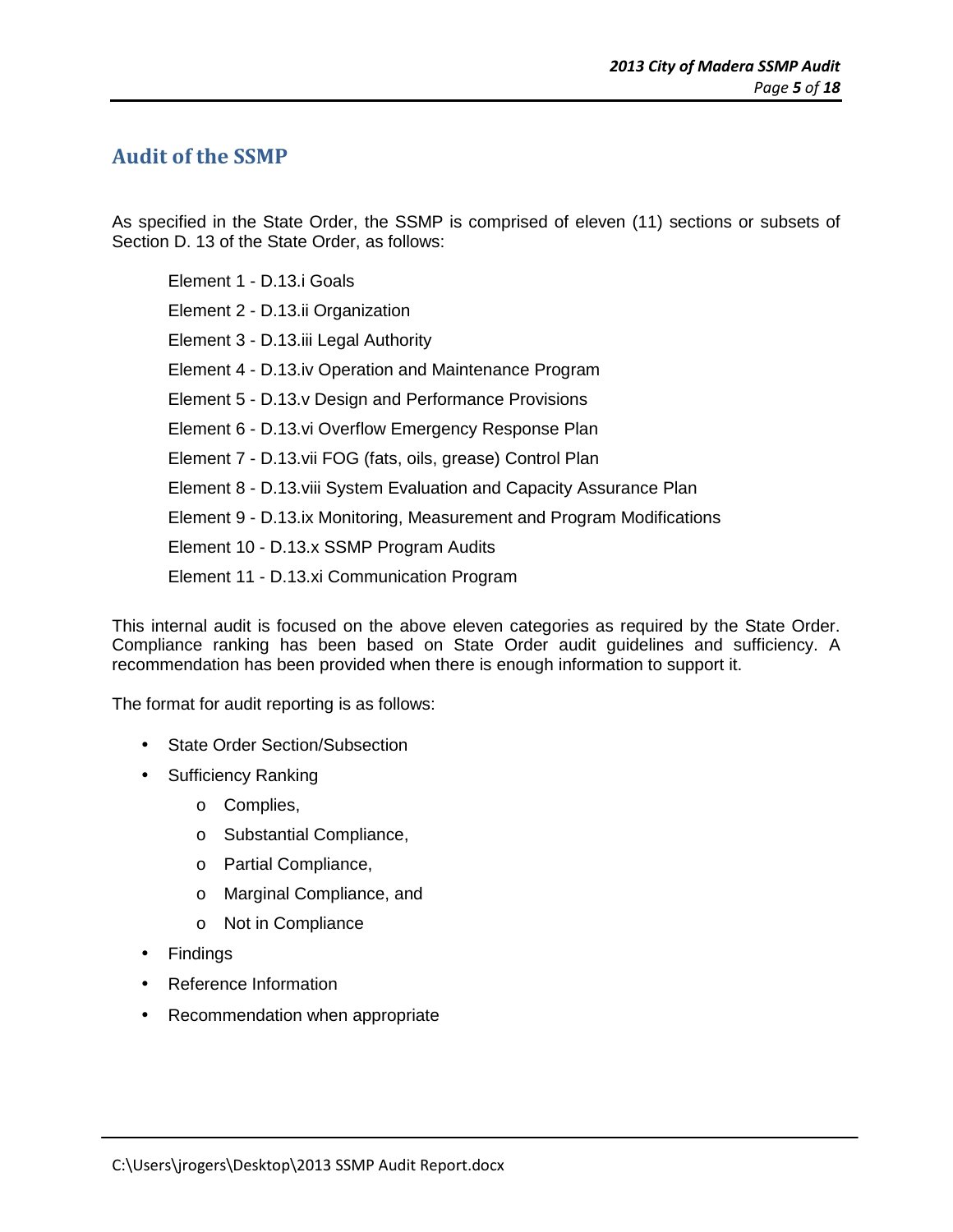## **1. Audit of Goals – State Order D.13.i**

Review the SSMP to determine if it complies with the State Order by having a goal to provide a plan to manage, operate, and maintain all parts of the City of Madera System.

#### Sufficiency: **Complies.**

Findings: The City of Madera has established a list of goals in its SSMP that complies with the goals established in the State Order and are as follows;

- 1. Minimize sanitary sewer overflows; **Complete**. Adherence to the SSMP will help reduce SSO's.
- 2. Prevent public health hazards; **Complete**. Adherence to the SSMP guidelines helps mitigation and impact of SSO's.
- 3. Minimize inconveniences by responsibly handling interruptions in service; **Complete**. All SSOs and mitigation costs are documented as part of SSMP and reporting requirements.
- 4. Maintaining adequate capacities and extending useful life of the collection system; **Complete**. The source of funding for CIP is provided thru user fees, property taxes, connection fees and bonds.
- 5. Prevent unnecessary damage to public and private property; **Complete**. City staff conducts CCTV inspections, evaluates and prepares reports.
- 6. Efficient use of funds for sewer operations; **Complete**. From Goal 5 above, City staff review CCTV inspection reports and provide summaries of the findings for engineering to make a final assessment and create CIP programs.
- 7. Convey wastewater to treatment facilities with a minimum of infiltration, inflow and ex-filtration; **Complete**. City staff regularly evaluates system capacities and periodic flow monitoring of key trunk lines.
- 8. Provide adequate capacity to convey peak flows; **Complete**. The source of funding for CIP is provided thru user fees, property taxes, connection fees and bonds.
- 9. Perform all operations in a safe manner; **Complete**. The City of Madera's staff routinely performs operations in a safe manner, holds regular monthly mandatory training meetings and regularly reviews safety procedures in order to avoid personal injury or property damage.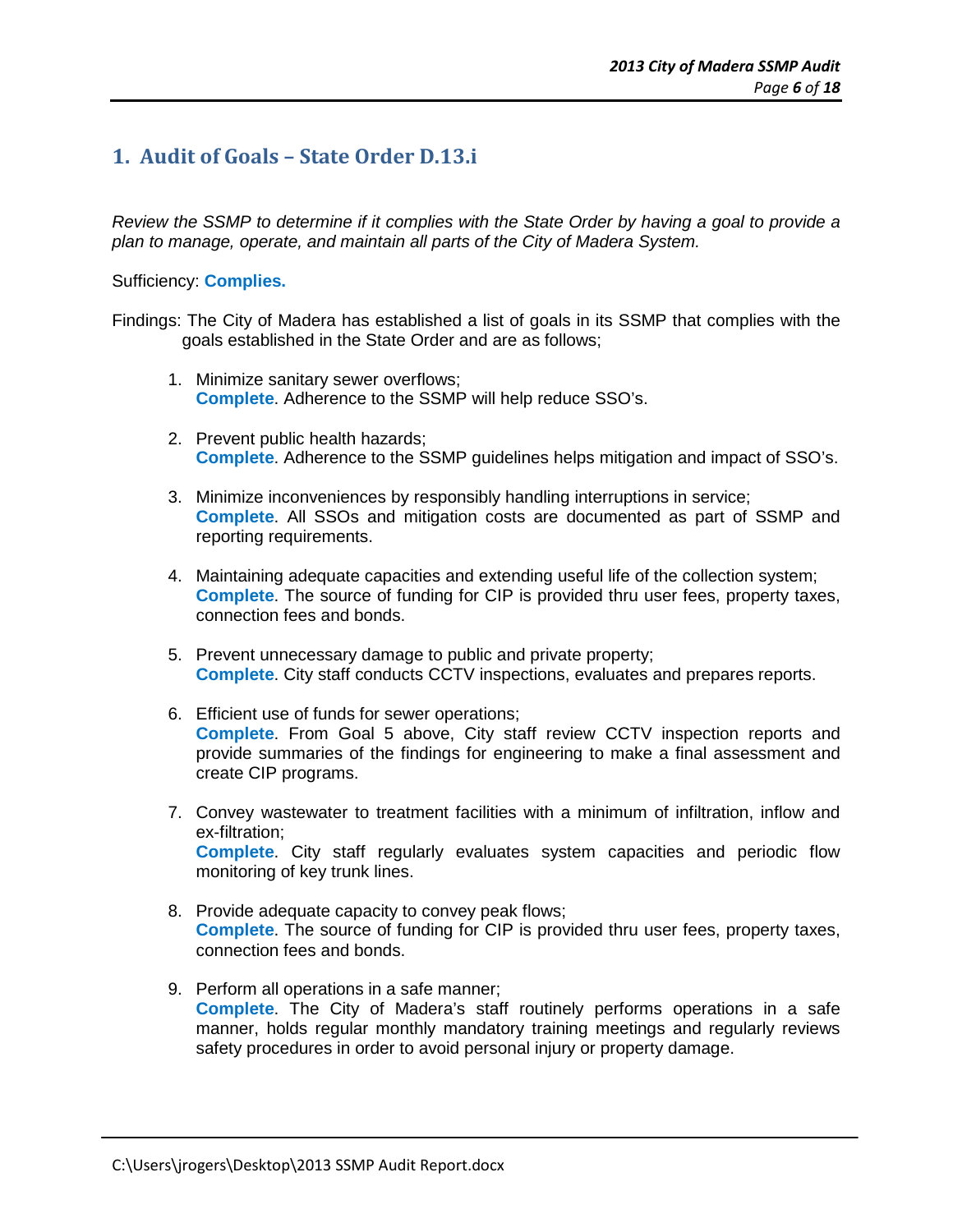10. Implement regular, proactive maintenance of the system to remove roots, debris, and fats, oils and grease in areas prone to blockages that may cause sewer backups or SSOs;

**Complete**. The City of Madera regularly maintains areas prone to blockage in order to avoid sewer backups or SSOs. Additionally, the City provides regular public outreach in regards to proper disposal of fats, oils and grease.

11. Uphold the City's Standards and Specifications on newly constructed public and private sewers. **Complete**. City staff regularly evaluates current standards and specifications and ensures that they are upheld on all newly constructed public and private sewers.

Reference: City of Madera SSMP

Recommendation: None. The City of Madera is in compliance with the Goals requirement of the State Order.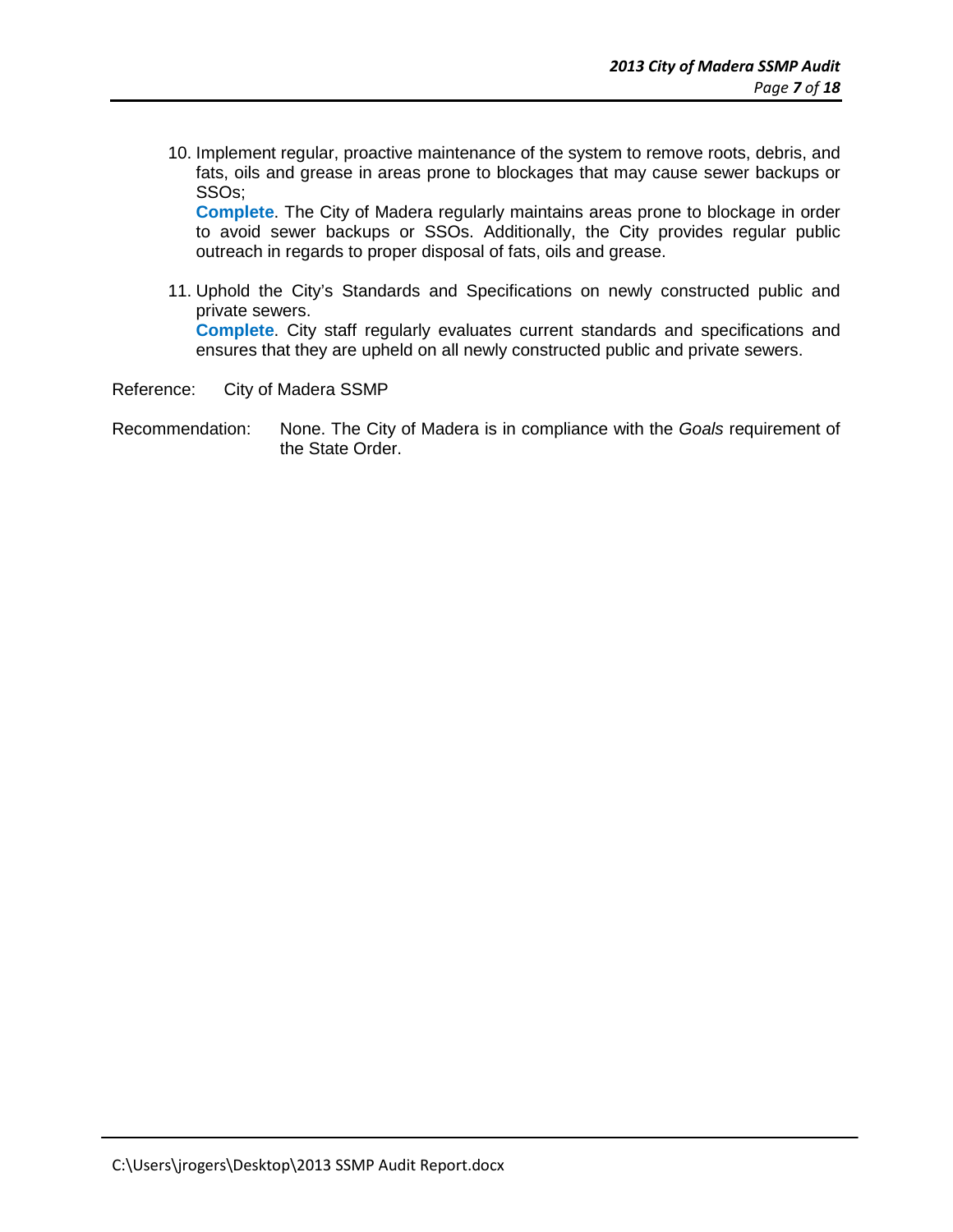## **2. Audit of Organization – State Order D.13.ii**

Review the SSMP to determine if it complies with the State Order by having the names of authorized representatives published and updated in the SSMP.

- Sufficiency: **Complies.**
- Findings: The City of Madera has identified and kept updated the names of its authorized representative, management, administration, and maintenance personnel and has shown the chain of communication for reporting SSOs. Regardless of organizational changes that may occur, SSO response is not affected.
- Reference: City of Madera Organizational Chart, City of Madera SSMP, Page 6. Description of General Responsibilities, City of Madera SSMP, Page 6-7 SSMP Element Responsibilities, City of Madera SSMP, Page 7-9.
- Recommendation: None. The City of Madera's Organization and Chain of Command is a "living document" and updated periodically. This document is also available on the City of Madera website.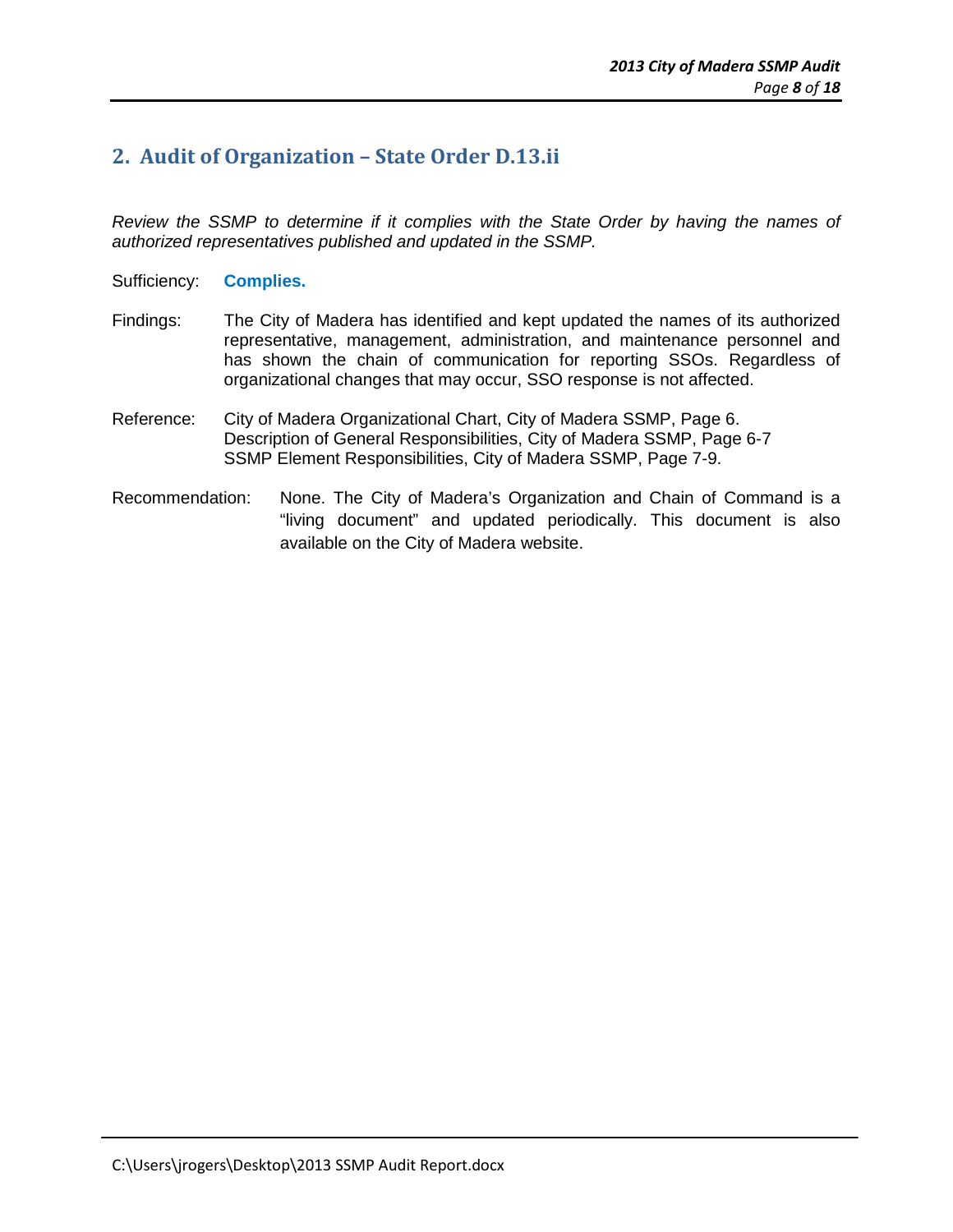## **3. Audit of legal Authority – State Order D.13.iii**

Review the SSMP to determine if it complies with the State Order by having ordinances and agreements in place and updated to prevent illicit discharges, provide for proper design of upstream facilities, provide right of way and access to the system, and enforce City regulations.

- Sufficiency: **Complies.**
- Findings: The City of Madera currently has in place several municipal codes in place which prevent, require, ensure, limit and enforce specific features and operations required by the Order. The City of Madera SSMP currently lists the applicable City and County ordinances that provide the proper legal authority.

The City of Madera has in place pretreatment regulations that require significant industrial users (SIU) be properly permitted and required to meet Federal, State and local limits.

Additionally, The City of Madera maintains files that document the City's right to access easements.

- Reference: Legal Authority, City of Madera SSMP, Table 3-1, Page 10. List of additional City of Madera Ordinances, City of Madera SSMP, Page 11-12 Easement Documents.
- Recommendation: Look at the possibility of incorporating the Easement Documents with GIS.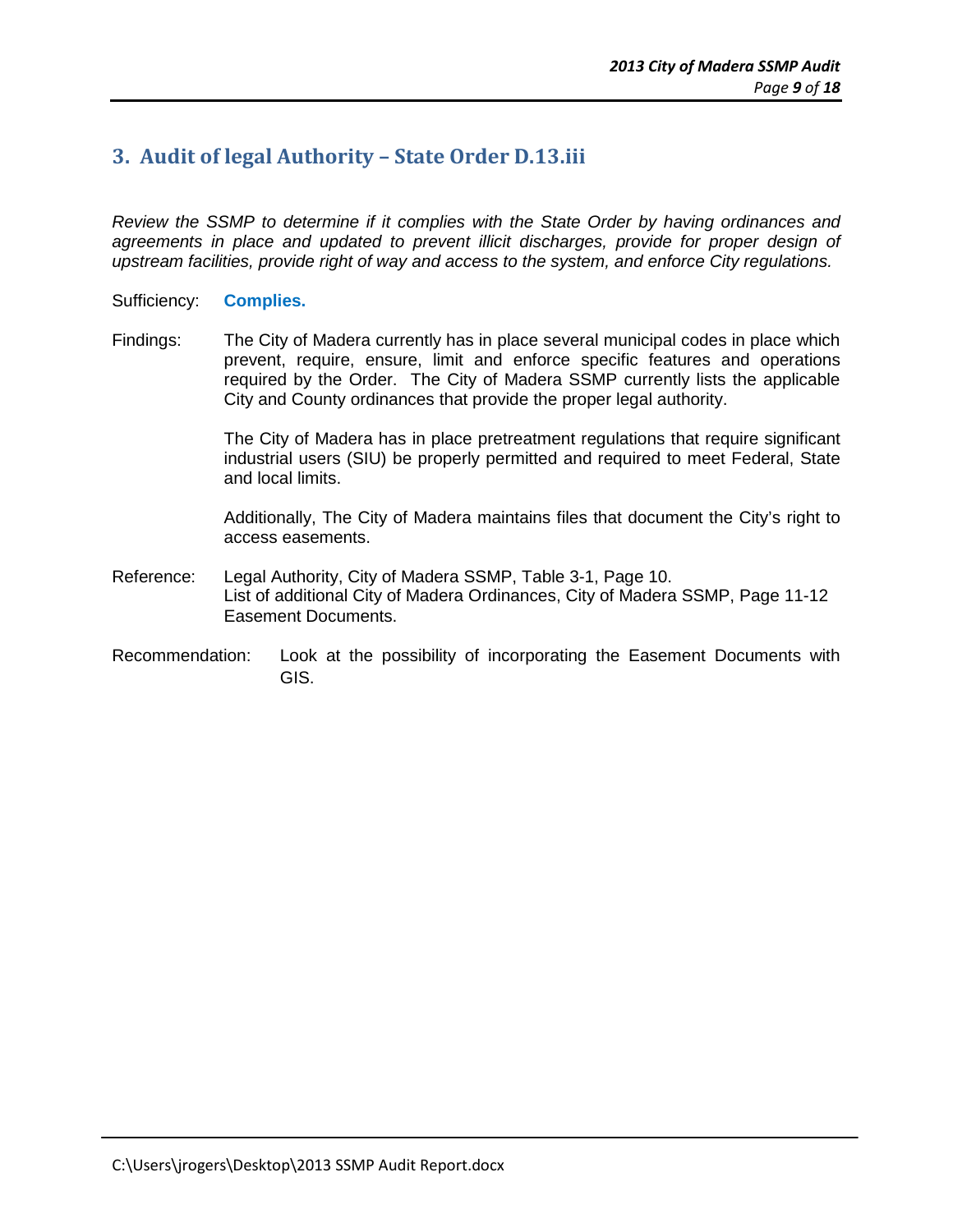## **4. Audit of Operation and Maintenance Program – State Order D.13.iv**

Review the SSMP and activities of staff, consultants and contractors to determine compliance with the State Order by having (a) an up to date collection system map that shows all pipe reaches, manholes, siphons, diversion structures, and pump stations, if any, (b) a routine preventative maintenance program and operations program, (c) rehabilitation and replacement program, (d) operations and maintenance training program, and (e) part inventory program including identification of critical replacement parts.

#### Sufficiency: **Complies**

Findings: The City of Madera maintains and updates GIS mapping and data tables for the system's pipe reaches and manholes. AutoCAD is used for mapping and printing the City wide underground utility maps. The City sewer map is divided into 60 sections. The maps display streets along with sewer assets and are referenced for maintenance activities.

> The Master AutoCAD sewer file contains the following layers; manholes, mainlines (gravity mainlines and force-mains), and the location of sewer pumping stations.

> The City of Madera recently converted all of its sanitary sewer assets into a GIS system, which is utilized for storage/retrieval of asset information.

> The City of Madera systematically and routinely CCTV lines and clean as needed, some known problem areas more often than others. Pipeline condition information is conveyed to engineering if repairs and/or replacements are needed, from which CIPs are generated. The CIP is a five (5) year plan that is updated annually based on need.

> In addition to mandatory standard trainings and certifications, The City's training programs include Virtual Trainings, which consist of series of digital video files, and safety training when new equipment is acquired. The Public Works Department maintains a training activities log.

The City of Madera utilizes FAS Gov Asset Inventory to track all asset inventory.

- Reference: High Maintenance Sewer Lines, City of Madera SSMP, Table 4-1, Page 16-22 Capital Improvement Program, City of Madera SSMP, Table 4-2, Page 25
- Recommendation: None. The City of Madera is in compliance with the requirement of this State Order.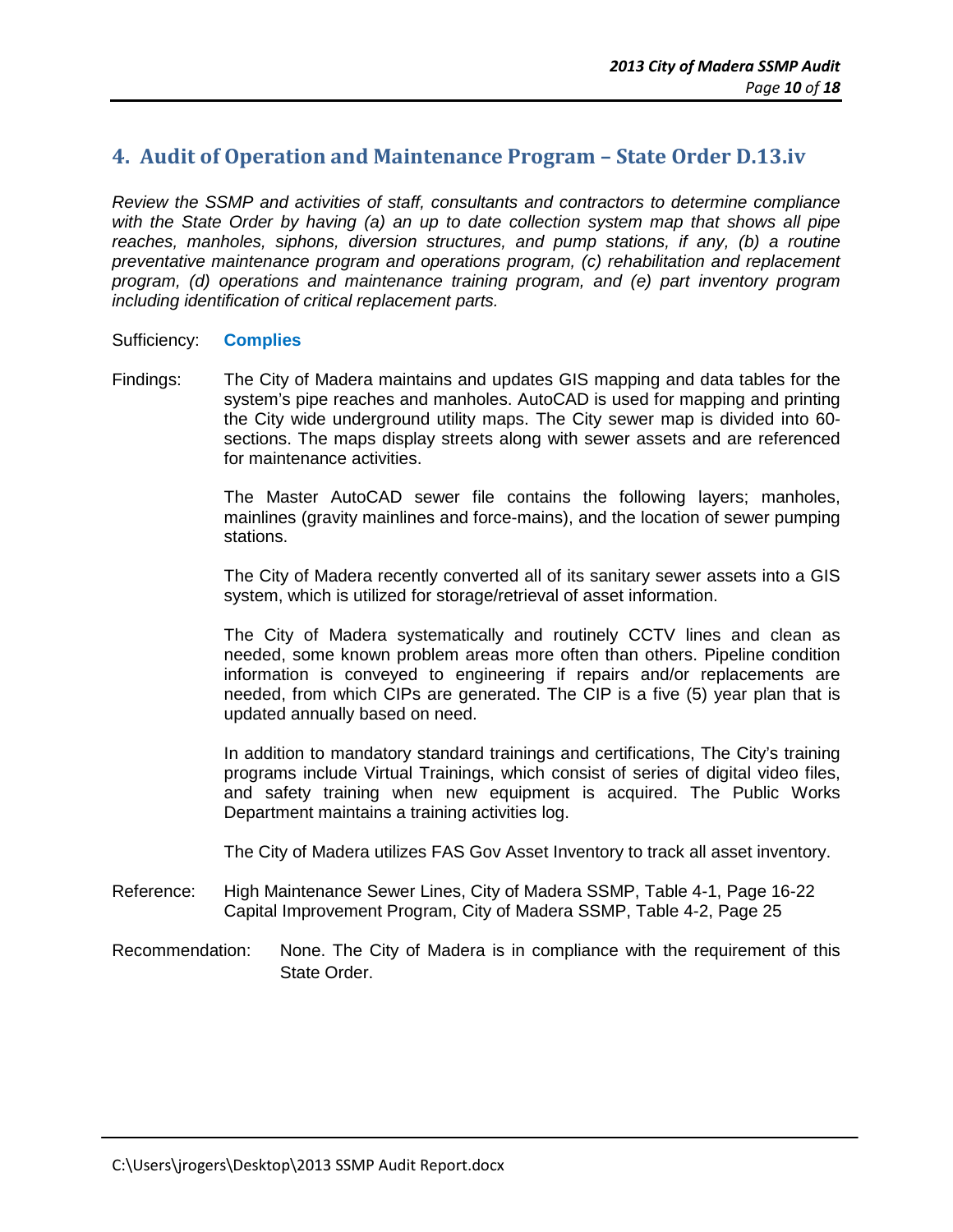## **5. Audit of Design and Performance Provisions – State Order D.13.v**

Review the SSMP to determine if it complies with the State Order by having design and construction standards and specifications for installation of new facilities, including coverage for testing of new facilities prior to acceptance.

#### Sufficiency: **Complies**

Findings: The SSMP contains reference to the City of Madera's Standards and Specifications for new or upgrading facilities, placing the element in compliance. In addition, reference is made to other approved testing methods, such as FAT (Factory Acceptance Testing), to ensure that the infrastructure meets the design and performance provisions.

> Legal requirements for construction and major repair projects are documented in the "boiler plate" sections of the specifications and are made a part of all construction contracts and require that the work is not placed into service and accepted by the City until inspection and testing is completed.

- Reference: City of Madera Standard Plans and Specifications Design Requirements for Sewage Lift Stations, City of Madera SSMP, Page 26 Pumping Station Design Criteria, City of Madera SSMP, Page 29
- Recommendation: None. The City of Madera is in compliance with the requirement of this State Order.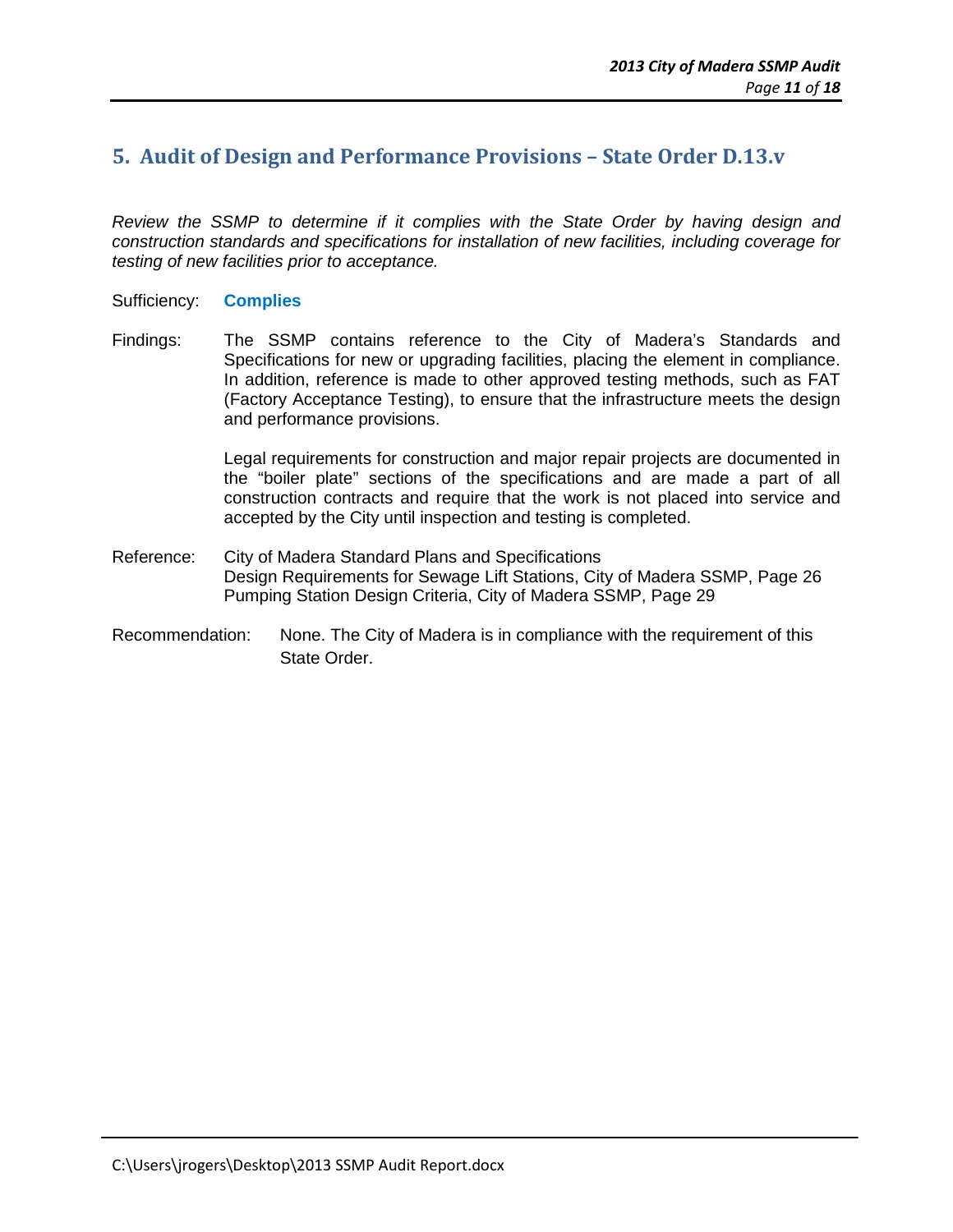## **6. Audit of Overflow Emergency Response Plan – State Order D.13.vi**

Review the SSMP to determine if it complies with the State Order by having an overflow emergency response plan that includes (a) proper notification procedures, (b) a program that assures proper response to all overflows, (c) procedures that ensure prompt notification of regulatory agencies and other affected entities, (d) proper training for staff and contractors named in the response plan, (e) procedures to address traffic control and crowd control, and, (f) implementation of steps to prevent SSOs from reaching waters of the United States.

#### Sufficiency: **Complies**

Findings: The City of Madera SSMP currently complies with all requirements of this State Order.

- (a) An Overflow Field Response Chart and response forms are included in order for staff to follow proper notification procedures, and;
- (b) to ensure the proper response to all overflows.
- (c) Additionally, the SSMP details the proper response and notification procedures during and after normal working hours in order to ensure prompt notification to regulatory agencies and other affected entities.
- (d) Based on the 2011 Biennial Audit recommendation, the SSMP now clarifies what the proper training of staff and those named in the response plan are to receive. Specifically, there will be post spill event debriefings with staff to review the procedures used and where improvements can be made. These debriefings will then be used in developing additional future training events.
- (e) The SSMP contains the proper procedures to address traffic and crowd control, and;
- (f) the proper steps to implement in order to contain SSOs.

From November 2011 to November 2013, there were zero (0) SSOs within the City of Madera service area:

Regional: 0 SSO Locations: None Reported Average SSO duration: 0 minutes, Average response time: 0 minutes, Average SSO volume: 0 gallons, Average SSO volume recovered: 0 gallons, Average of actual SSO spill: 0 gallons,

- Reference: Sanitary Sewer Overflow Emergency Response Plan, City of Madera SSMP, Page 40-56 SSO Field Response Flow Chart, City of Madera SSMP, Table 6-1, Page 41 SSO Complaint Form, City of Madera SSMP, Attachment 6-2, Page 43 Operator Sewage Spill Report, City of Madera SSMP, Attachment 6-3, Page 51
- Recommendation: None. The City of Madera is in compliance with the requirement of this State Order.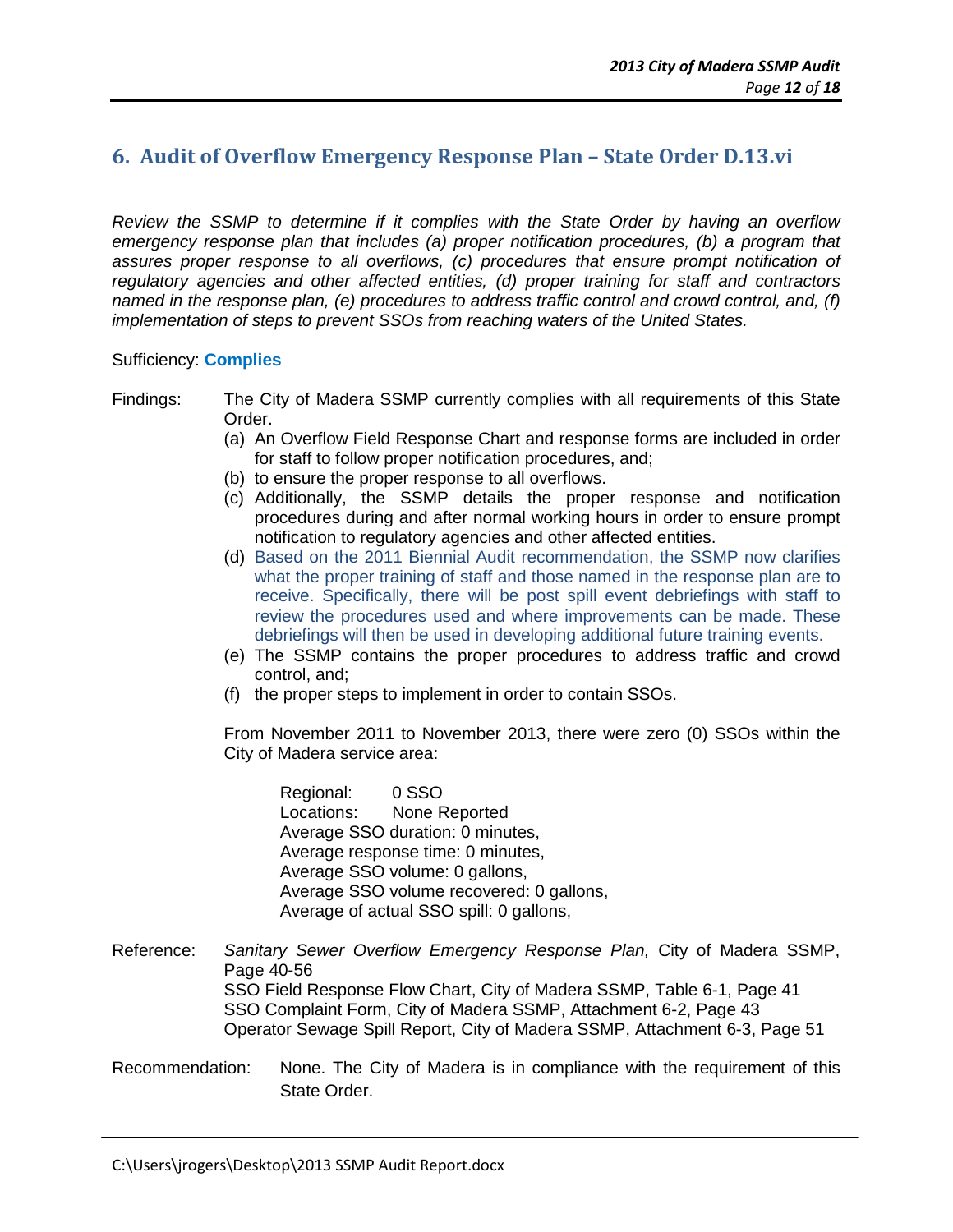# **7. Audit of Fats, Oil and Grease (FOG) Control Program – State Order D.13.vii**

Review the SSMP to determine if it complies with the State Order by having a FOG Control plan with (a) a public education element, (b) FOG disposal facilities identified, (c) ordinances, rules and regulations to prevent FOG, (d) requirements to install FOG traps together with standard drawings for traps, owner maintenance requirements, owner record keeping requirements and owner reporting requirements, (e) inspection authority and staffing, (f) identification of sanitary sewer sections impacted by FOG, and (g) a source control plan for NRWS reaches currently impacted by FOG.

Sufficiency: **Complies**.

#### Findings:

- (a) Based on the 2011 Biennial Audit recommendation, the City of Madera's SSMP plan for Public Outreach for FOG control has been implemented.
- (b) The City of Madera SSMP details the proper disposal of FOG waste as detailed by ordinance of Madera County's Environmental Health Department.
- (c) As a result, the SSMP details the City Municipal Codes and County Ordinances that grant authority to; limit types of waste discharged to public sewers, installation of grease interceptors in accordance to Madera County standards, require routine inspections, and maintenance of grease interceptors.
- (d) The SSMP details the construction and maintenance standards as set forth by Madera County.
- (e) The Inspection of grease interceptors is handled by Madera County's environmental health department.
- (f) As stated in the SSMP, the City has identified 109 high maintenance areas; 103 of these high maintenance areas are related to FOG.
- (g) High maintenance spots are cleaned on a monthly basis. Field staff is currently responsible for identifying FOG blockages during normal cleaning of the sewer lines.
- Reference: Legal Authority, City of Madera SSMP, Page 58 Grease Removal Devices, City of Madera SSMP, Page 58
- Recommendation: None. The City of Madera is in compliance with the requirement of this State Order.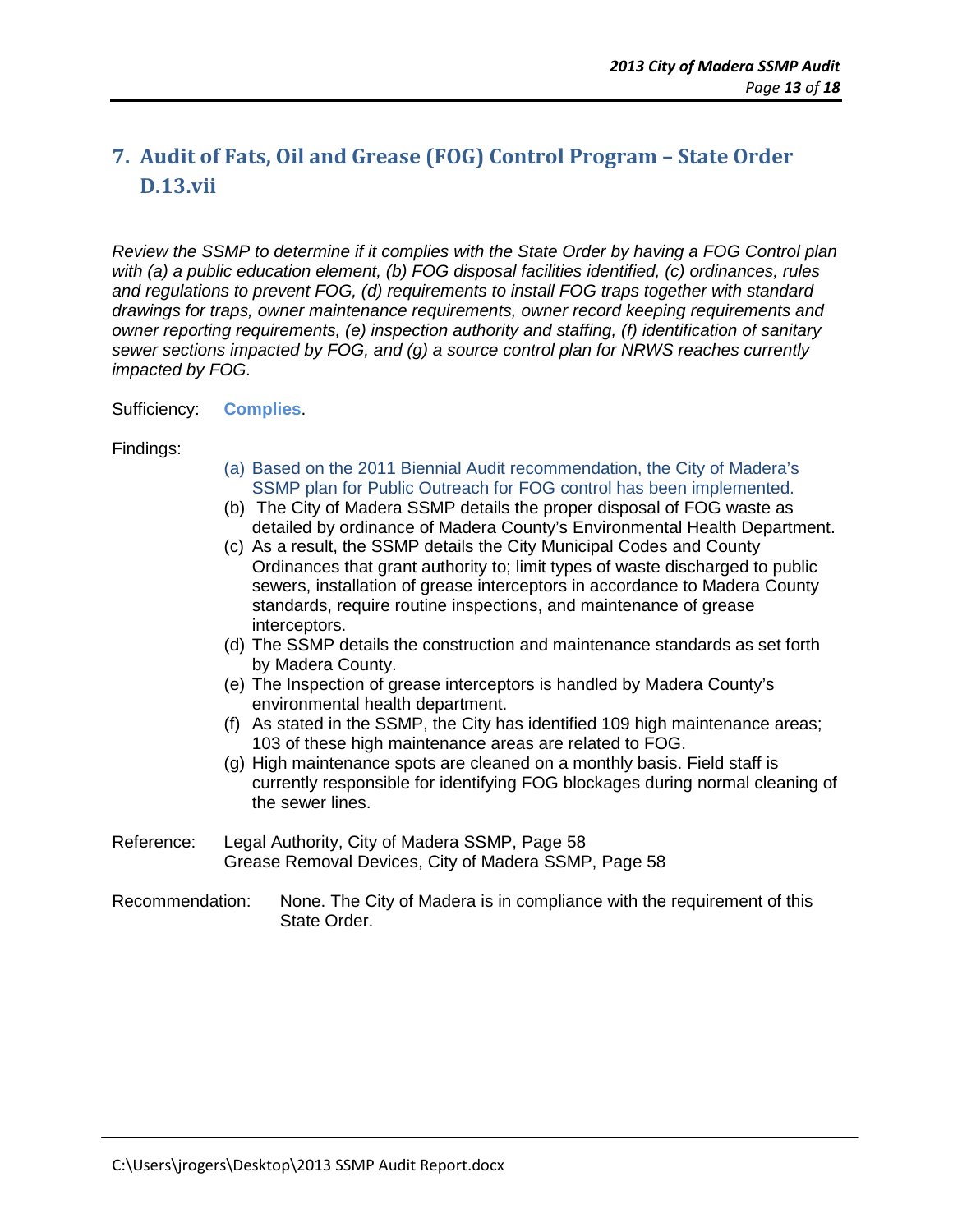## **8. Audit of the System Evaluation and Capacity Assurance Plan – State Order D.13.viii**

Review the SSMP to determine if it complies with the State Order by having a Capital Improvement Plan (CIP) that considers (a) Evaluation of those portions of the system that is experiencing SSO discharges due to hydraulic deficiency, (b) Design Criteria commensurate with the system, (c) Capacity Enhancement Measures and steps to address short term and long term CIP goals and an implementation schedule, and (d) Schedule for completion of the necessary things-to-do that were developed in items D.13.viii (a) - (c) above.

Sufficiency: **Complies**.

Findings: The City of Madera complies with the requirements of the State Order by operating a computer model for its System Evaluation and Capacity Assurance Plan. The primary component of the plan, as directed in the State Order is its Capital Improvement Program (CIP). The other major element of the plan is the Design Criteria addressed in Section 5 above (State Order D.13.v).

> The City of Madera SSMP contains each project identified as necessary to increase the capacity of portions of the system. Project priorities and proposed construction stages have been developed based on the relative severity of existing and projected system deficiencies and the anticipated timing of future developments in various areas.

> Additionally, the City of Madera operates a hydraulic model of the sewer system. The model contains 170 miles of pipeline and 2,639 manholes. The capacity of the Madera sewer system was evaluated using a computer hydraulic model of the major trunk and interceptor sewer. The hydraulic model can be operated to test impacts of new discharges to the system and evaluates average dry weather flow, peak dry weather flow and peak wet weather flow. The hydraulic model is updated as needed to reflect changes in the collections system and is GIS based for up to date mapping capability. Specific scenarios can be considered, such as increases in flow to determine potential, future bottlenecks in the system and physical improvements needed prior to encountering those future flows.

- Reference: City of Madera hydraulic computer model, City of Madera SSMP, Attachment 8-1, Page 62. Sewer CIP, City of Madera SSMP, Table 8-4, Page 70
- Recommendation: None. The City of Madera is in compliance with the requirement of this State Order.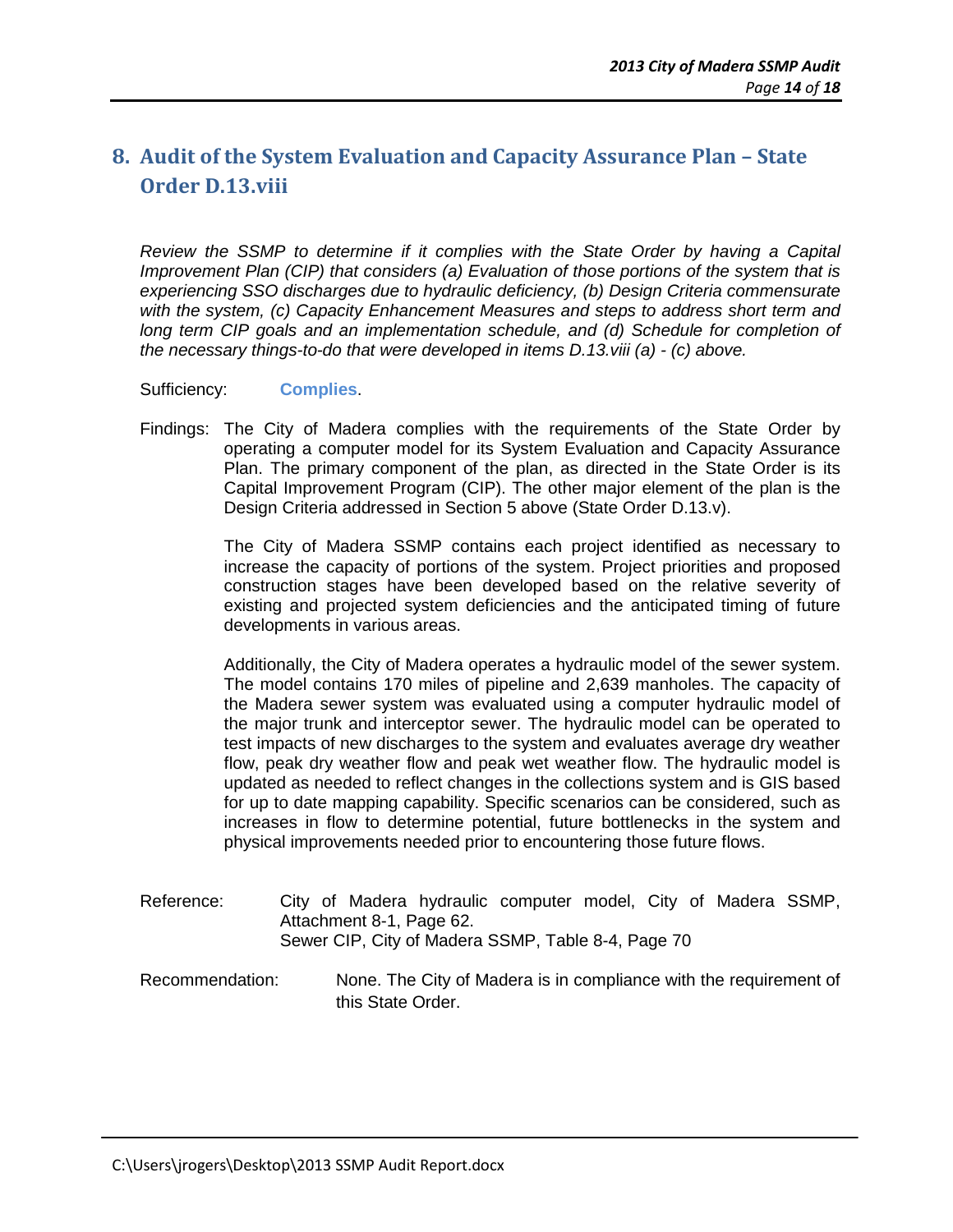## **9. Audit of the Monitoring, Measurement, and Program Modification – State Order D.13.ix**

Review the SSMP to determine if it complies with the State Order by (a) maintaining relevant information that can be used to establish and prioritize appropriate SSMP activities, (b) monitoring the implementation and, where appropriate, measure the effectiveness of each element of the SSMP, (c) assessing the success of the preventative maintenance program, (d) updating program elements, as appropriate, based on monitoring or performance evaluations, and (e) identifying and illustrating SSO trends, including frequency, location and volume.

#### Sufficiency: **Complies.**

#### Findings:

- (a) The City of Madera currently maintains complaint and blockage records in hardcopy and spreadsheet formats, maintains cleaning logs and other preventative maintenance activity logs, and records problems identified through regular maintenance activities.
- (b) The City has developed a sewer inventory, mapping and maintenance database to efficiently track and utilize records related to any segment of the system.
- (c) With the information available, staff is able to generate statistical data similar to the CIWQS, such as:
	- duration of SSO
	- response time
	- volume of SSO
	- volume recovered
	- volume actually spilled
	- flow type
	- pipe size, material, and age
	- cause of SSO
- (d) The information made available is used to determine the effectiveness of the SSMP, and;
- (e) track performance indicators in regards to the system.
- Reference: City of Madera Database

Recommendation: None. The City of Madera is in compliance with the requirement of this State Order.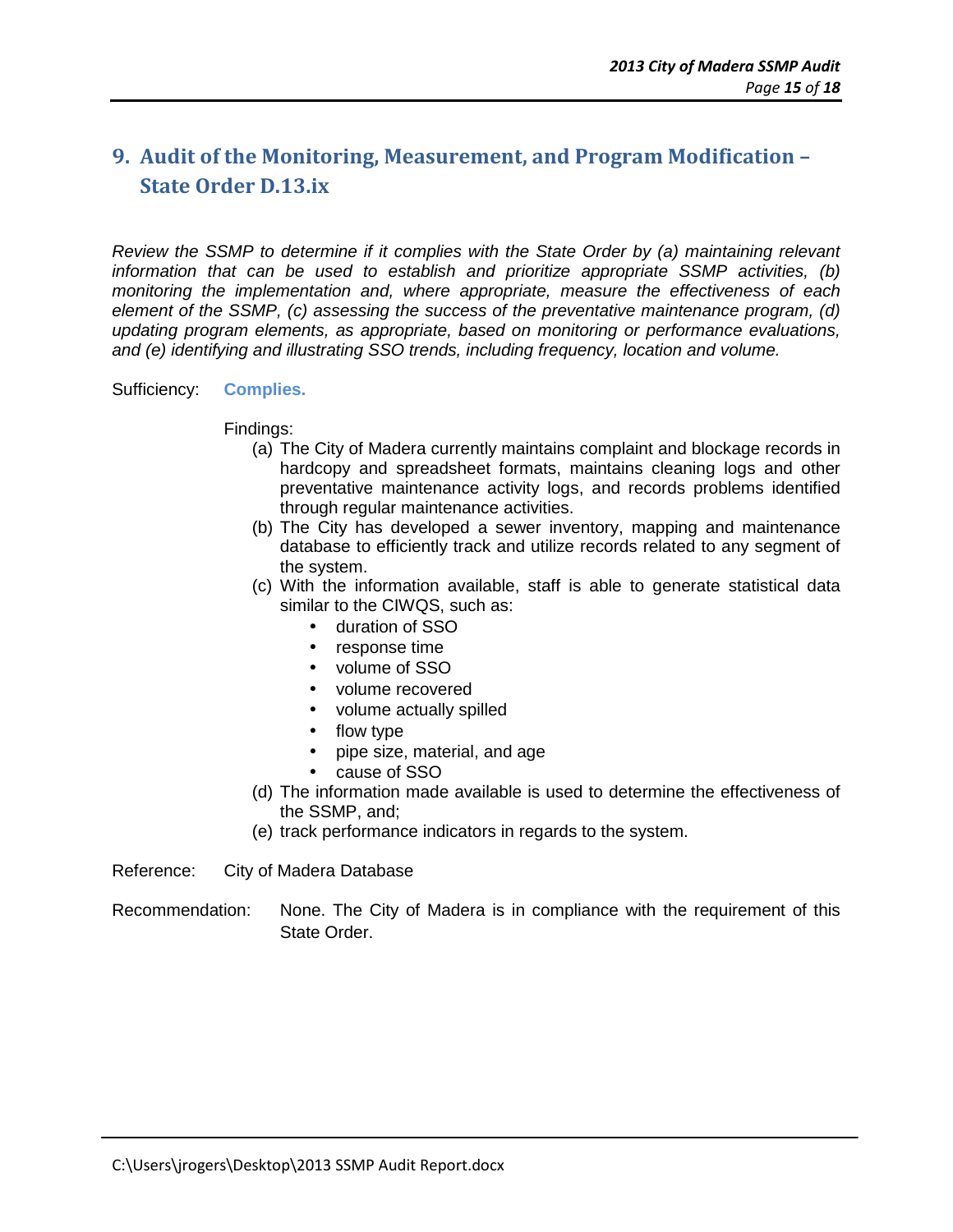## **10. Audit of the SSMP Program Audits – State Order D.13.x**

As a part of the SSMP, IEUA shall conduct periodic audits. At a minimum these audits must occur every two years and a report must be prepared and kept on file. These audits shall focus on the effectiveness of the SSMP, compliance with State Order requirements, identification of any deficiencies and steps to correct them.

- Sufficiency: **Complies.**
- Findings: The City of Madera has embarked on this audit of its SSMP with timeliness to allow the auditor adequate time to investigate, gather evidence, analyze and then report sufficiency and findings, and finally, to make recommendations when appropriate. The audit is due by November 18, 2011. The next audit will be due by November 18, 2013. The SSMP must be re-certified by May 2, 2014 after updating the SSMP with elements recommended by the 2011 and 2013 audits together with any program changes implemented by IEUA.
- Reference: This is the first audit of the City of Madera SSMP. This audit will become a reference for the May 2013 audit.
- Recommendation: None. The City of Madera is in compliance with the requirement of this State Order.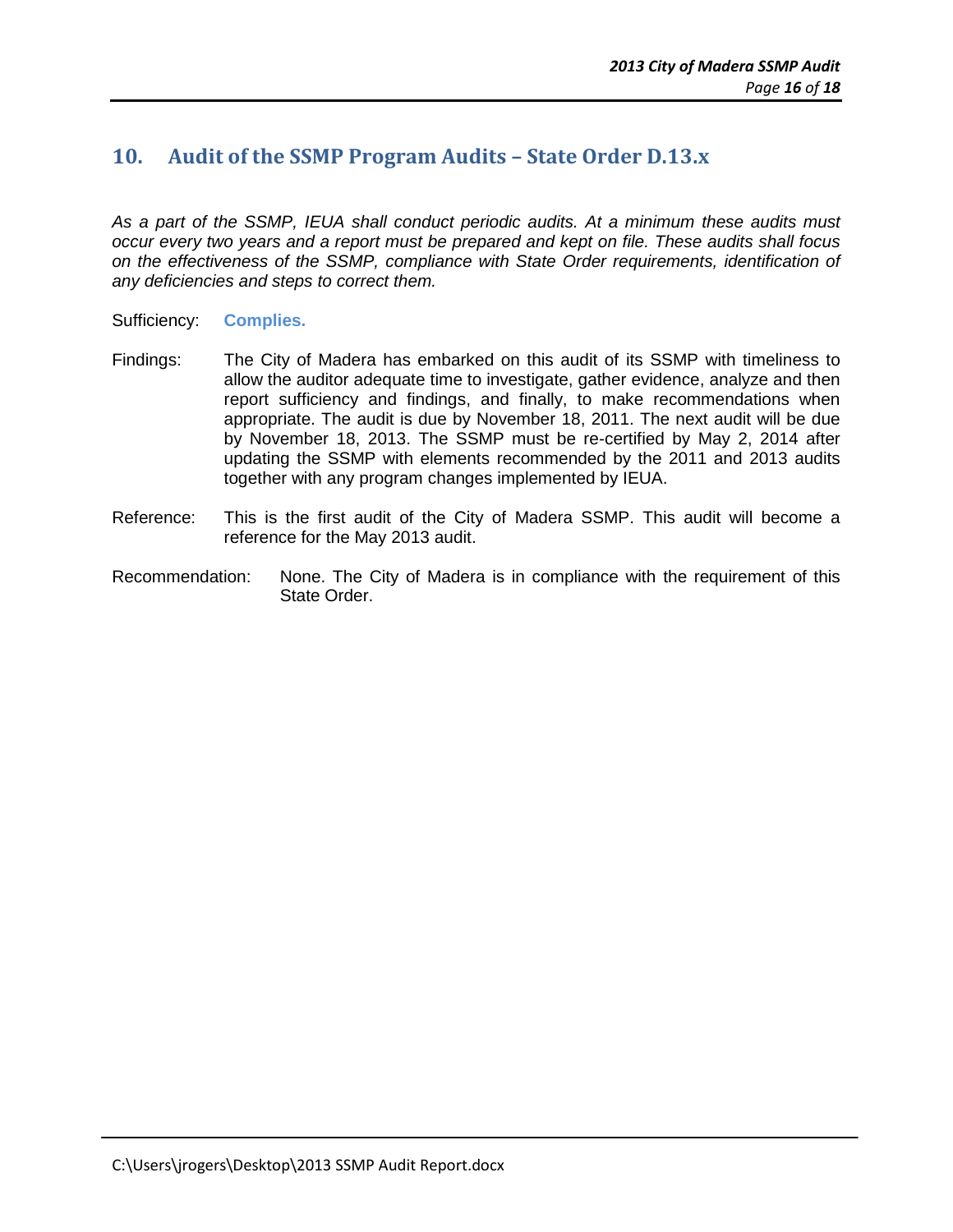## **11. Audit the Communication Program – State Order D.13.xi**

Review the activities of staff to determine if they have complied with the State Order by (a) communicating the performance of the SSMP with the public and with IEUA member agencies, and (b) providing the public and the member agencies the opportunity to provide input.

- Sufficiency: Complies.
- Findings: State Order requirements are complex and developing the first SSMP required comments and input from many stakeholder. After the adoption, the SSMP was uploaded to the IEUA website for general public review.

With the completion of each audit, City staff will share the audit findings with interested parties and make the report available to the general public by posting on the City's website. As noted in the State Order, the SSMP Audit is the mechanism to be used to measure SSMP performance and the best document for communicating performance.

Interested parties and the general public will have an opportunity to provide input with the completion of each audit every two years and certification every five years as required by the Brown Act (public notice requirements).

- Reference: SSMP, City of Madera Web Page
- Recommendation: It is recommended after each audit that, City staff develop an implementation plan to address any deficiencies identified during the audit. Progress can then be acknowledged with the next audit or certification.